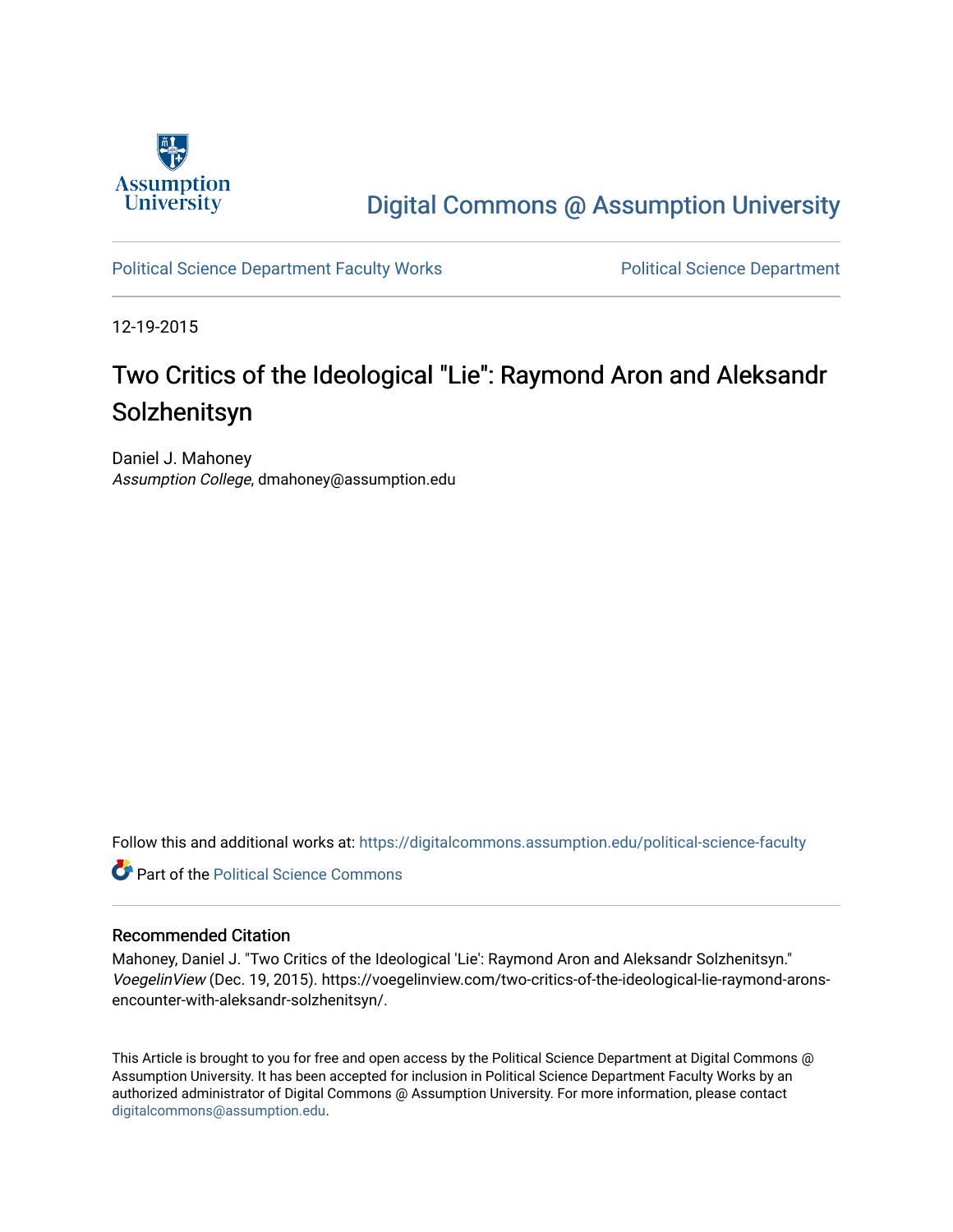# Two Critics of the Ideological "Lie": Raymond Aron and Aleksandr Solzhenitsyn

**voegelinview.com**[/two-critics-of-the-ideological-lie-raymond-arons-encounter-with-aleksandr-solzhenitsyn/](https://voegelinview.com/two-critics-of-the-ideological-lie-raymond-arons-encounter-with-aleksandr-solzhenitsyn/)

Daniel J. Mahoney December 19, 2015

The incomparable force of Solzhenitsyn is connected with his person, to what defines his message: the unconditional refusal of the lie. It can happen that one cannot tell the truth, he repeats, but one can always refuse the lie. The Soviet regime appears to him to be perverse as such because it institutionalizes the lie: despotism calls itself liberty, the press subjugated to a party pretends to be free, and at the time of the Great Purge, Stalin pro- claimed the Constitution to be the most democratic in the world. Solzhenitsyn's voice carries far and high because it does not weary of calling us back to the intrinsic perversity of totalitarianism. — Raymond Aron, *Le Figaro*, June 12, 1975.1

Raymond Aron and Aleksandr Solzhenitsyn are two authors who have been very important to me over the years. The first is a French philosopher turned political scientist or political sociologist who helped shape moderate and conservative opinion in France— and Europe—in the years after WWII. He showed the greatest lucidity in confronting the unique evil that is totalitarianism and was a model of balanced or equitable political reflection. The second, as we have seen, is a world historical figure, a writer of unsurpassed talent who dissected the Lie that is coextensive with ideology like no one else in the twentieth century. While both men were proud and principled opponents of Communist totalitarianism, at first glance they do not appear to be natural interlocutors. Aron was a secular, self-described "de-Judaized" Jew, although one who displayed no hostility to revealed religion. He was an adherent of the moderate enlightenment, preferring Montesquieu and Tocqueville to the theoretical and practical radicalism of the *philosophes* and the Jacobin tradition. He was a French patriot who carefully balanced liberal universalism with a rational and affective attachment to his *patrie*. Solzhenitsyn, too, was a patriot who did not feel obliged to lie for his country. In contrast to Aron, Solzhenitsyn combined an attachment to self-government with a sweeping condemnation of the "anthropocentricity" at the heart of enlightenment and post-Enlightenment thought.2 Yet he, too, was a "liberal" of sorts as Aron fully appreciated. In fact, in the ten years before his death in October 1983, Aron wrote extensively, and always intelligently and sympathetically, about Solzhenitsyn. At a time when American liberals and leftists (and many Europeans, too) were turning vehemently against Solzhenitsyn— accusing him of authoritarianism and worse—Aron remained an unqualified admirer of the Russian writer.

For Aron, Solzhenitsyn was more than a political figure. The Russian *zek* represented an unconditional "spiritual" commitment to truth and liberty. Solzhenitsyn was the critic par excellence of the modern ideological "lie" that human nature and the laws of social existence could be "engineered" out of existence. Like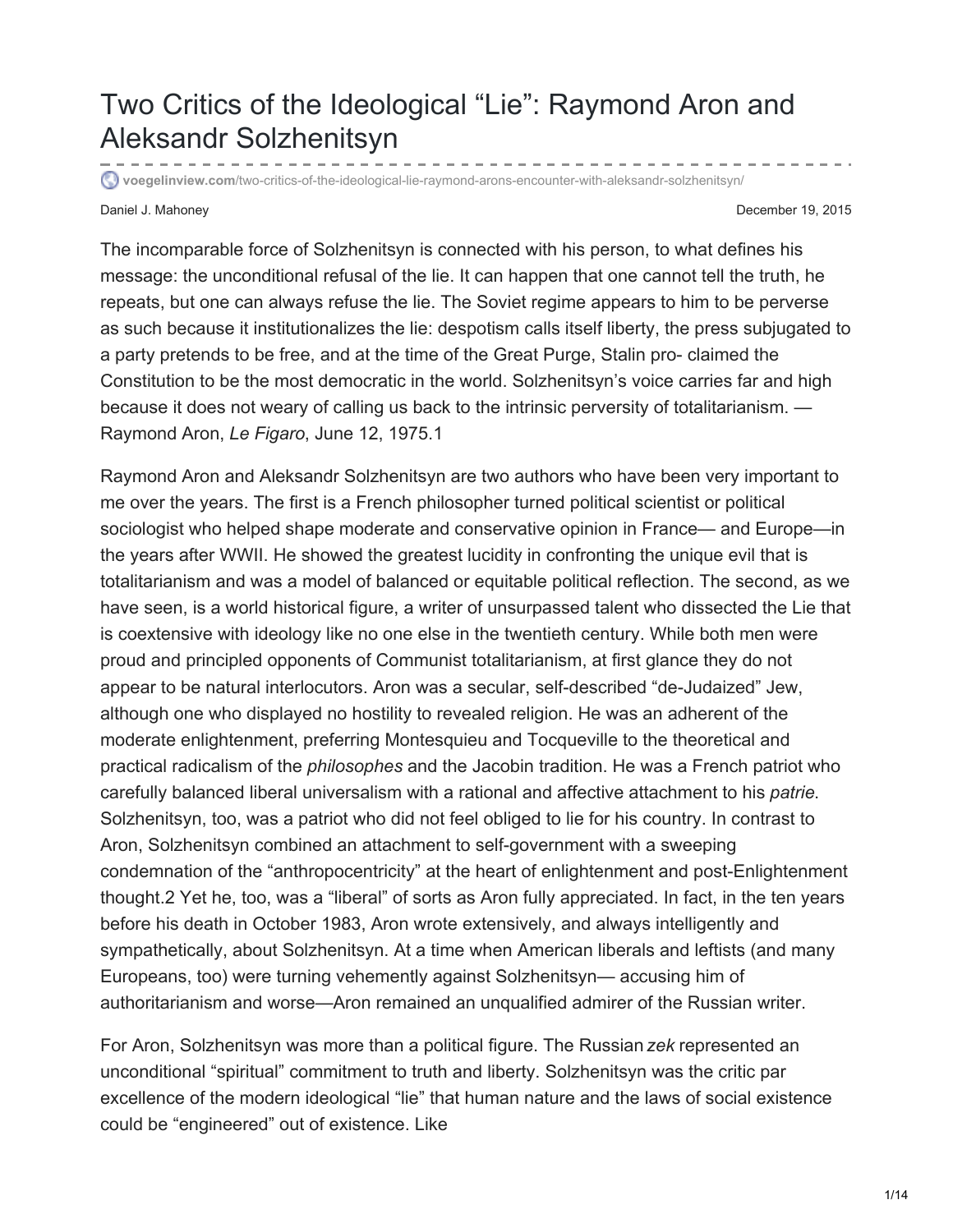Solzhenitsyn, Aron denied that some "super-reality" divined by ideology could replace the real world in which human beings live, breathe, and struggle. He understood that Communism had to create a fictive world ruled by ideological clichés, an *ideocracy* or *logocracy* dominated by lies, if it was to obscure the gap between social reality and the pretensions of ideology to remake human beings and society at a stroke. Aron wrote extensively about historical consciousness and endorsed a moderate version of modern "progress."3 But fundamentally he did not believe that human nature could be changed. He adamantly refused to replace the primordial human distinction between good and evil with the pernicious ideological distinction between Progress and Reaction. He refused to subordinate human beings to ideological abstractions.

Aron was not a religious believer, at least not in any conventional sense, but he profoundly admired the spiritual witness of Solzhenitsyn. He never turned on the Russian writer or allowed their differences to undermine his admiration for him. He did not share Solzhenitsyn's religious faith, or some of his core ideas, such as the "critique of the whole body of modern civilization since the Renaissance,"4 or his adherence to the theses of the Club of Rome (from 1973) on the immanence of ecological catastrophe and degradation.5 He also did not share Solzhenitsyn's view from the mid-1970s that the West had lost WWIII in the years after 1945, and was then in danger of losing WWIV.6 At the same time, he shared Solzhenitsyn's misgivings about détente especially when it was accompanied by ideological illusions about Communism. But Aron never caricatured Solzhenitsyn or attributed to him positions that he did not hold. His treatment of the Russian writer is equitable from beginning to end.

#### **Letter to the Soviet Leaders**

Aron was one of the few commentators in the Western world to appreciate the fundamentally "libertarian" character of Solzhenitsyn's 1973 *Letter to the Soviet Leaders*. Where others wrongly attributed to it a theoretical endorsement of authoritarianism, Aron saw an admirable effort to free the people of the Soviet Union from the stranglehold of ideocracy. Aron fully appreciated the subtlety of Solzhenitsyn's *Letter*. The carefully crafted *Letter* aimed to persuade men shaped by fifty-five years of ideological despotism that it was in their interest, and in the interest of the Russian people, to begin the long descent from the "icy cliffs"7 of totalitarianism. Aron saw that Solzhenitsyn was asking for nothing less than "ideological surrender"8 on the part of the Soviet leaders. When he told them that they could hold on to political power as long as they jettisoned the official ideology, respected private property, allowed freedom of thought and speech, decollectivized agriculture, and stopped persecuting religious believers, many thought they had discerned a weakness for authoritarianism.9 They did not read the *Letter* with care or with the slightest sense of the rhetoric one might use in speaking to the morally unscrupulous caretakers of an ideological despotism. In contrast, Aron knew that Solzhenitsyn was striking at the very foundations of the ideocratic regime. He appreciated that Solzhenitsyn was writing for the future, when a new generation of pragmatic and public-spirited leaders might be willing to make a clean break with ideocracy. As Aron astutely observed in *In Defense of Decadent Europe*, "By inviting the Soviet leaders to give up militant atheism, Solzhenitsyn is asking—and knows he is asking—for ideological surrender.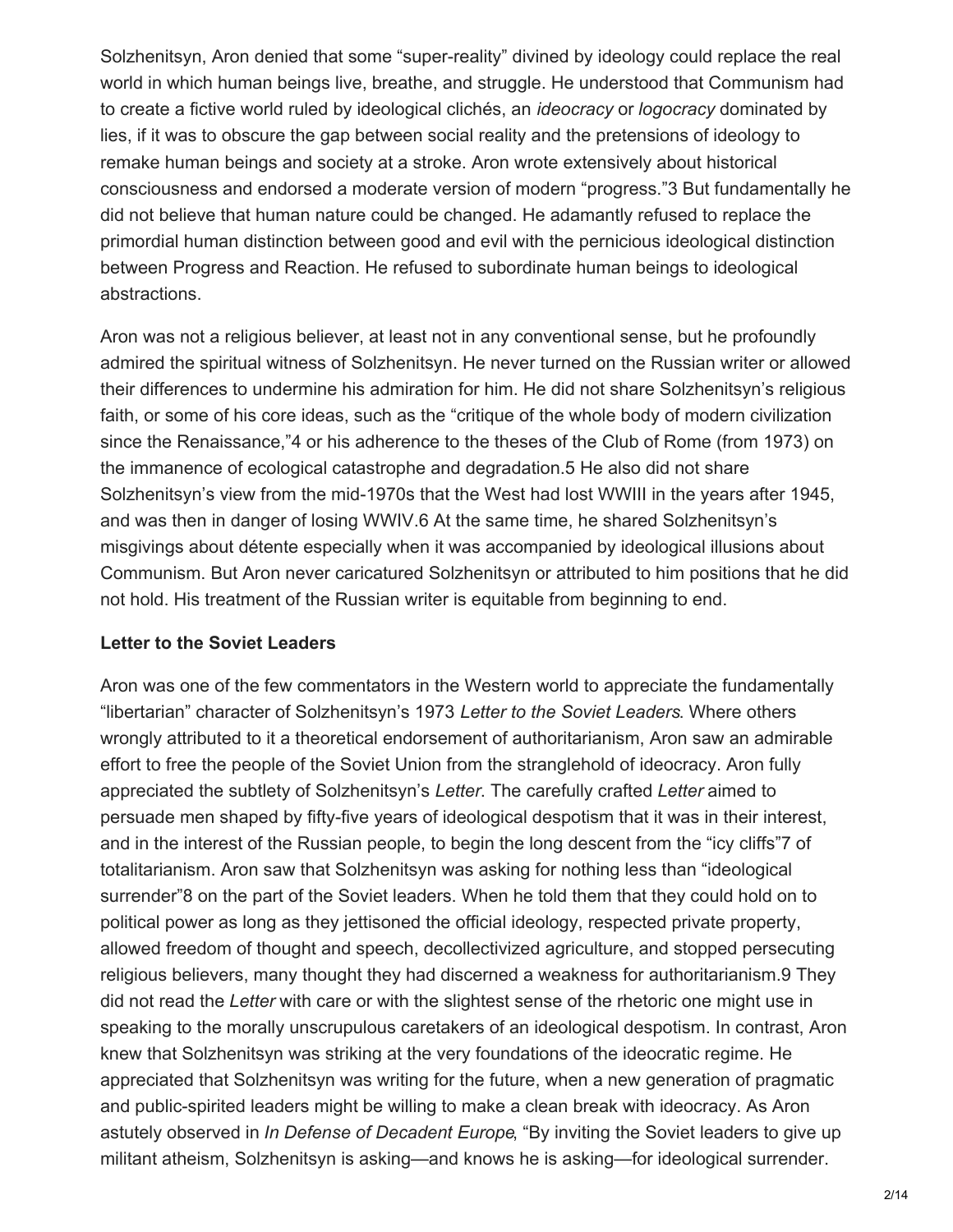The leaders would gain millions of good citizens, but not good *Soviet* citizens. There cannot be two metaphysics of salvation. Stripped of its atheism, Marxism- Leninism would lose the principle of authority on which its visionary super-reality rests and on which it relies for its judgments upon profane reality."10 By becoming one ordinary regime among others, the Soviet regime would make its peace with profane reality and thus prepare the way for the definitive end of totalitarian- ism and a return of basic human liberties.

Aron also noted that Solzhenitsyn preferred "liberalization" to revolution for wholly humane reasons—in the multinational U.S.S.R. violent revolution risked tearing the nation apart, setting one nationality against another, and creating the possibilities of a new despotism.11 But Aron saw what few readers of the *Letter* appreciated: Solzhenitsyn nowhere endorsed authoritarianism as choice-worthy in itself. Aron even compared Solzhenitsyn's choice for liberalization over revolution to Friedrich Hayek's well-known preference for liberalism over democracy.12 Aron acknowledged Solzhenitsyn's dislike for the "lack of restraint, the exhibitionism, and the vulgarity of Western electoral warfare"13 but he never confused that dislike for a systematic condemnation of political liberty.

In his critique of Marxist "prophetism" in the opening pages of*In Defense of Decadent Europe*, Aron draws on the *Letter*'s denunciation of a "decrepit" and "hopelessly antiquated doctrine,"14 Marxism-Leninism, one which does not begin to speak to the needs of modern men and women. In Aron's view, Solzhenitsyn's *Letter* had powerfully exposed the bankruptcy of "two pseudoscientific myths: Marxism (the destruction of capitalism by its internal contradictions) and Marxism-Leninism (the transformation of society—or even *la condition humaine*—by the abolishment of private ownership of the means of production."15 Solzhenitsyn pointed out that "even during its best decades … [Ideology] was totally mistaken in its predictions and was never a science." It was terribly mistaken when it forecast that the "proletariat"—a mythical or ideological category in itself—would be endlessly oppressed in capitalist society. It "missed the point when it asserted that the prosperity of the European countries depended on their colonies." Its prediction that the state would "wither away" under the auspices of Communism "was sheer delusion, ignorance of human nature."16

In the great debate between Solzhenitsyn and his fellow dissident Andrei Sakharov over "the function of ideology"17 Aron sided with Solzhenitsyn. Solzhenitsyn had argued in the *Letter* that it was the "same antiquated legacy of the Progressive Doctrine" that endowed the Soviet leadership "with all the mill- stones" that were dragging them—and the country—down. Solzhenitsyn argued for the systematic de-ideologization of the Soviet state and subtly showed how ideological tyranny and ideological skepticism coexisted in the Soviet Union of the 1970s. Ideology did nothing but "sap the strength of the Soviet people." It "clogs up the whole life of society—minds, tongues, radio and press—with lies, lies, lies." Solzhenitsyn brilliantly highlighted the paradox at the center of decayed Sovietism: "everything was steeped in lies and *everybody knows it*."18

The distinguished Soviet physicist and human rights activist Andrei Sakharov shared Solzhenitsyn's opposition to Communist ideology—to the institutionalized lie—but believed that ideology was merely a cover for the cynical self-interest of the Soviet leadership. Aron believed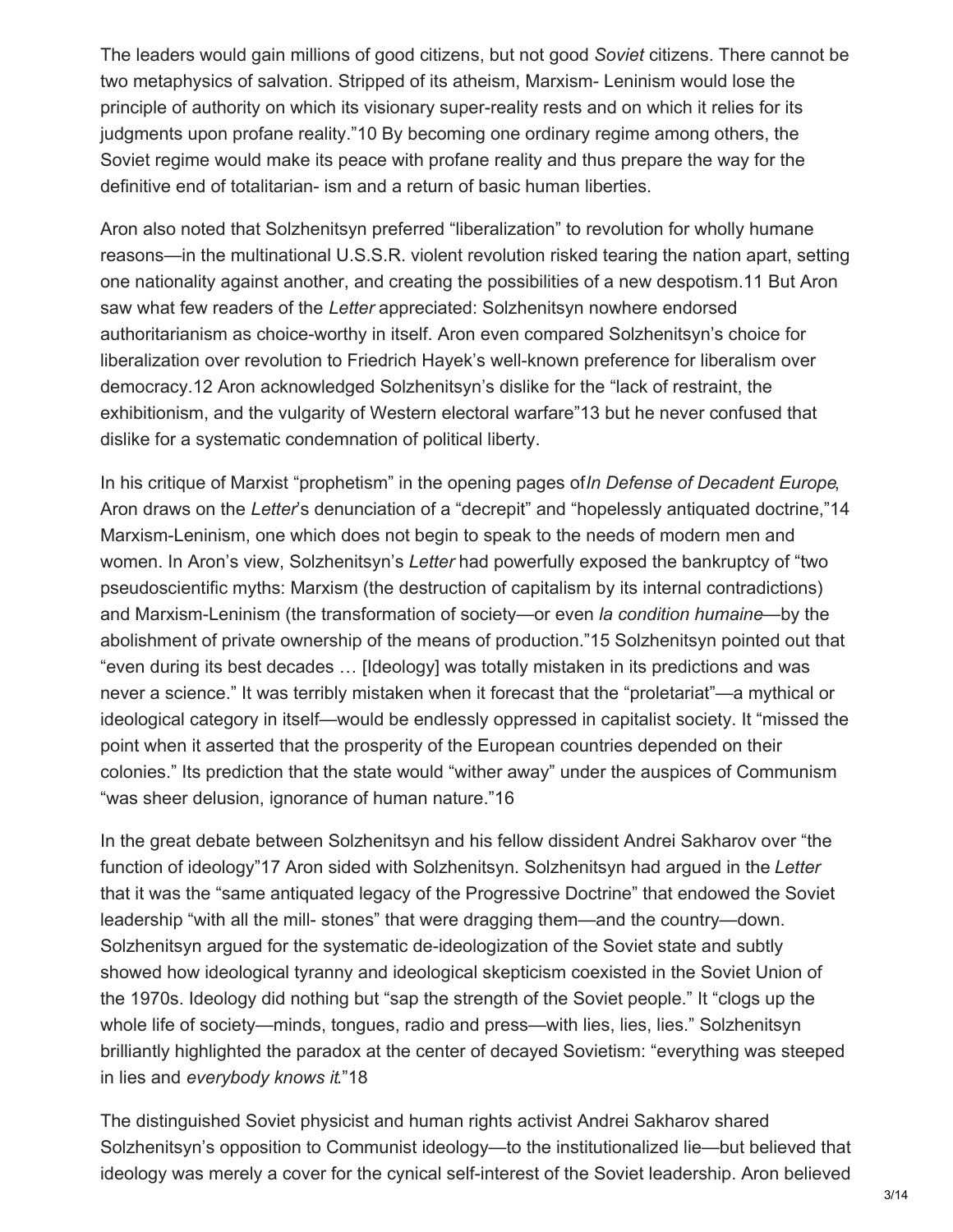that Solzhenitsyn had a much more profound grasp of the coexistence of faith and skepticism in the minds and hearts of the Soviet leadership and *homo sovieticus* more broadly. Marxism-Leninism was much more than a superficial and cynical cover for despotism of a tradition- al sort. It had created a web of mendacity about the past, the present, the future, and the human condition itself, that was the key to unraveling the Soviet enigma. The *Letter to the Soviet Leaders* was for Aron the clearest and most penetrating analysis of the mixture of violence and lies that defined ideological despotism. Aron was sensitive to Solzhenitsyn's "art of writing" his seemingly modest "pragmatic" advice to the old men of the Politburo to abandon ideology even as they held on to power masked his genuinely radical intentions—and his fundamentally "libertarian" aims as a writer and thinker. At the end of part 1 of *In Defense of Decadent Europe* ("Europe Mystified by Marxism-Leninism") Aron attacks the conformism of intellectuals who had already begun to murmur about Solzhenitsyn's conservatism and his suspicious attachment to Old Russia and to the religion of his forebears. Citing the distinguished political theorist Claude Lefort, a man of the anti-totalitarian Left who admired Solzhenitsyn, Aron comments on the "anti-authoritarianism" evident in Solzhenitsyn's writings such as *The Gulag Archipelago*.19 Reading the *Letter* in continuity with the broader anti-totalitarian vision of Solzhenitsyn, Aron rightly saw in it the same love of liberty and intense but moderate and humane patriotism that informed Solzhenitsyn's other writings. Aron's reception of the 1973 *Letter* still stands out for its lucidity and for its rare willingness to understand Solzhenitsyn on his own terms.

### **A Parisian Encounter**

I will now turn to three articles from 1975, 1976, and 1980 respectively, that reveal the extent of Aron's admiration for and agreement with Solzhenitsyn. The first is a beautiful text on "Solzhenitsyn's Message"20 that appeared in the Parisian *Le Figaro* on April 18, 1975, two days after Solzhenitsyn had appeared on Bernard Pivot's *Apostrophes* program with the excommunist Pierre Daix, the conservative-minded essayist and novelist (and *Figaro* contributor) Jean d'Ormesson, and Jean Daniel, the editor-in-chief of the left-of-center newsmagazine *Le nouvel observateur*. Aron notes in his *Mémoires* that the personality of the *zek* had touched him deeply: "coming from another world," he found in Solzhenitsyn "an extraordinary man, whose like would be difficult to find anywhere in the world."21 Aron comments that neither Daix nor d'Ormesson had made much of an impression that evening precisely because neither had tried to. But Daniel adopted a confrontational stance toward Solzhenitsyn, comparing his own "fights against French or American imperialism to the struggle Solzhenitsyn carried out against the Kremlin."22 Daniel also lamented the absence of a representative of the French Communist party on the *Apostrophes* panel, thus reinforcing his ideological fidelity to his Communist "comrades." Aron concedes in his *Mémoires* that he was irritated and even embarrassed by Daniel's performance. But he denied, quite rightly in my view, that he had exceeded "the bounds of legitimate controversy" as Daniel would suggest a few years later in his book *L'Ere des ruptures*. In that work, Daniel suggested that Aron had "abandoned reasoned argument and waxed indignant, with uncharacteristic violence, because I had not bowed before an exceptional man."23 An examination of Aron's column tells another story.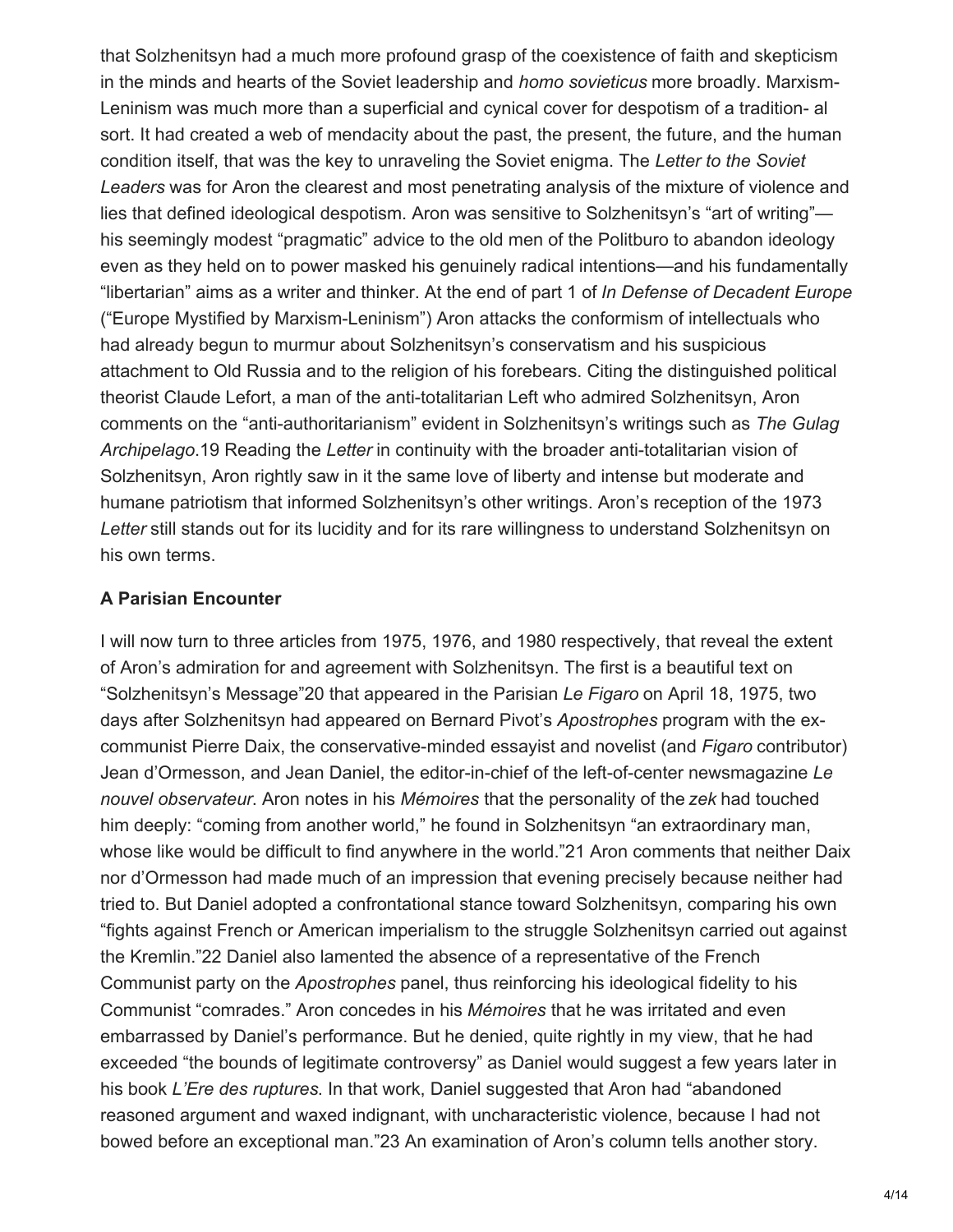Aron begins by saying that if Dostoevsky had come back from the *House of the Dead*, from his years in a Tsarist prison camp, no one would have "proposed a tsarist bureaucrat or a lackey of this bureaucracy as an interlocutor." But by "regretting" the absence of a French Communist on the *Apostrophes* panel, Daniel had "condemned himself to a thankless role." He had reduced Solzhenitsyn to the status of a mere politician or political partisan. Aron did not deny that Solzhenitsyn's "intentions, works, and life constitute political realities possessing all the weight of suffering and genius." But Daniel had failed to see that Solzhenitsyn's convictions ultimately "transcend politics because they animate an exceptional personality, because in the last analysis they are spiritual." Eschewing every reductive or materialist explanation, Aron saw at work in Solzhenitsyn nothing less than a spiritual "faith in liberty and an unconditional devotion to the truth." "By asking the author of *Cancer Ward* to express opinions on the events of the day, the editor-in chief of *Le nouvel observateur* lowered the dialogue to the level of ordinary political debates."

Aron also denied that anyone in the West was fighting the *same battle* as Solzhenitsyn. No one on the Right or Left in the West had taken "the long journey through the concentration camp world and drawn from these same trials the invincible strength to resist the infernal machine." Aron did not regret writing books and articles on Algerian independence. But he could not compare his struggles and sacrifices with the author of *One Day in the Life of Ivan Denisovich*. When Daniel put himself on the same plane as Solzhenitsyn, he falsified reality and failed to recognize the terrible uniqueness of totalitarianism. Such moral equivalence was possible only among those who benefited from the unfettered freedom of the Western world and mistook that freedom for oppression.

Aron did not deny that Solzhenitsyn's judgments about cur- rent events (for example, his views about Vietnam, Portugal, or Chile) were open to challenge. "Salazar's regime has left a population that is half illiterate; the Chilean generals use and abuse repression and torture… The Communists of North Vietnam will at least end the war." But Solzhenitsyn is right about the essential point. He challenges the "lie" that allows ideologues in the West to excuse the "huge Gulags" of the totalitarian East while expressing indignation about the smaller ones in right-wing dictatorships. He reminds us of the immutable truth that "camps remain camps whether they are brown or red." Solzhenitsyn challenges the self- satisfaction of "progressive" intellectuals who found reasons to excuse the "good camps" that were sanctified by the socialist cause. For decades, they saw in the homeland of the gulag archipelago the most "humane" political order in the world.

Aron's column ends by contrasting Jean Daniel's obsession with the "unity of the Left" with the moral grandeur of Solzhenitsyn. Solzhenitsyn's greatness crushes, overwhelms, all who confront it. Moreover, Aron observes that the millions of Frenchmen who viewed *Apostrophes* could not help but hear a "message of charity, faith and hope," a message that was also illumined in Solzhenitsyn's face and eyes. Aron, the unbeliever, freely acknowledged the *theological virtues* that were displayed by Solzhenitsyn. What the reader confronts is not an Aron overcome by indignation but rather one who faithfully describes spiritual greatness as it appears before him. The capacity to admire is a capacity that tends to wither in a democratic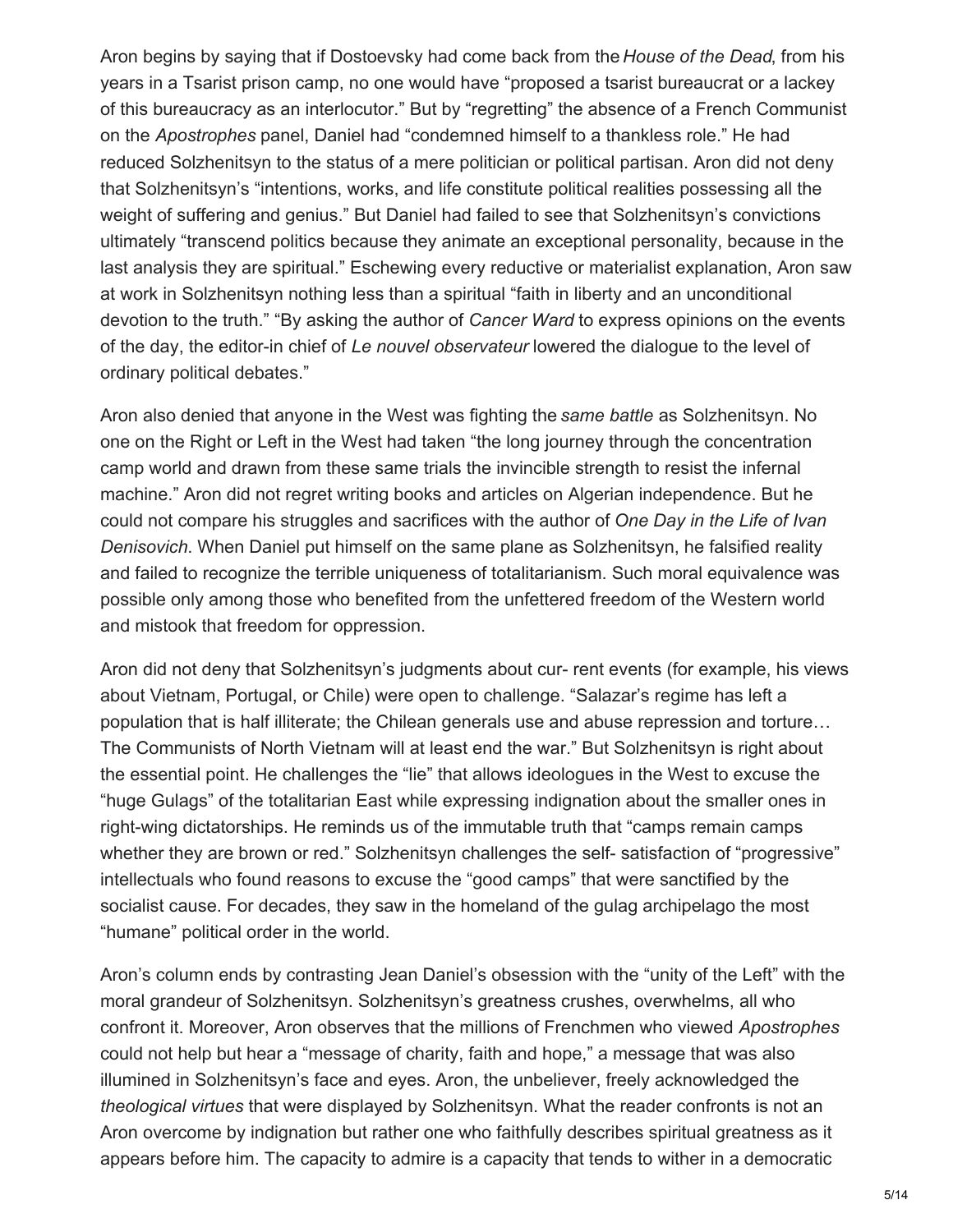age. Aron's column of April 18, 1975 is impressive not only for its lucidity about Solzhenitsyn's message, one that is ultimately more spiritual than political, but for its ability to describe "greatness of soul" in an age that denies the soul's power or very existence. It is my surmise that Aron reproduced the column on "Solzhenitsyn's Message" verbatim in his *Mémoires* to convey the "phénomène Soljenitsyne" as he first encountered it rather than to simply score points with a French intellectual still in the grips of the "myth of the Left." In his *Mémoires*, Aron notes that Daniel could see in the North Vietnamese only a David fighting the goliath of American imperialism. Solzhenitsyn, in contrast, "saw in Vietnam in addition a new communism and new Gulags, and he was right."24 Solzhenitsyn was the witness from the East who testified to the power of the ideological Lie to distort the ability of intellectuals to see the world clearly.

## **Solzhenitsyn and Sartre**

A year after the publication of "Solzhenitsyn's Message" Aron published a powerful reflection ("Solzhenitsyn and European Leftism"25) on the encounter between Solzhenitsyn and the figure the Russian writer disparagingly calls in *The Oak and the Calf* the "ruler of minds" in the West, Jean-Paul Sartre. Written for a festschrift for his friend Manès Sperber, the Austrianborn anti- Communist novelist and essayist, this piece is Aron's most insightful tribute to Solzhenitsyn and arguably his most scathing critique of Jean-Paul Sartre.

Aron begins by noting that Solzhenitsyn had refused to meet the "Sartres" when they were guests of honor of the Writer's Union in the Soviet Union in the mid-1960s and requested a meeting with him. In *The Oak and the Calf*, Solzhenitsyn wonders "whether Sartre discerned in my refusal the depth of our aversion to him."26 Later on, Simon de Beauvoir could only speculate that Sartre knew Solzhenitsyn better than Solzhenitsyn knew Sartre, a claim that Aron adamantly rejects. Sartre, the itinerant philosopher who led the life of a student loafer, could not possibly begin to understand or appreciate the moral witness of Solzhenitsyn.

Nor could Sartre and Beauvoir, "litterateurs" who put their works on the same level as people, begin "to understand Solzhenitsyn's rebuff."27 "As a personality Sartre embodies everything which Solzhenitsyn loathes: the rejection of moral guidelines, the refusal to accept the age-old distinction between good and evil, the sacrifice of men's lives and the justification of crimes by appeals to an indefinite future ('indefinite' in all its senses), in short, the evil of ideology—a kind of evil which in Sartre's case takes on a pure form—indirect, delegated evil."28 For Sartre, "Marxism is the unsurpassable philosophy of our era," a dogmatic and even "stupid"29 affirmation that allowed him to justify the unjustifiable. Sartre defended the Soviet Union during the darkest days of Stalinism before heading off to Cuba to befriend Castro in the early years of the Cuban revolution. His heart and head always leaped to the Left. In Aron's pungent formulation, the Sartres "justify Evil by justifying the justification of it."30

The "Sartres" were not dogmatic Marxists so much as "philosophers of ideological thinking"31 who embodied the unthinking "Leftism" that Solzhenitsyn pilloried in his major writings. For them, "anti-Communists are blackguards"32 and the only people who have the right to criticize Marxism "are those who become involved in the movement." To attack Soviet concentration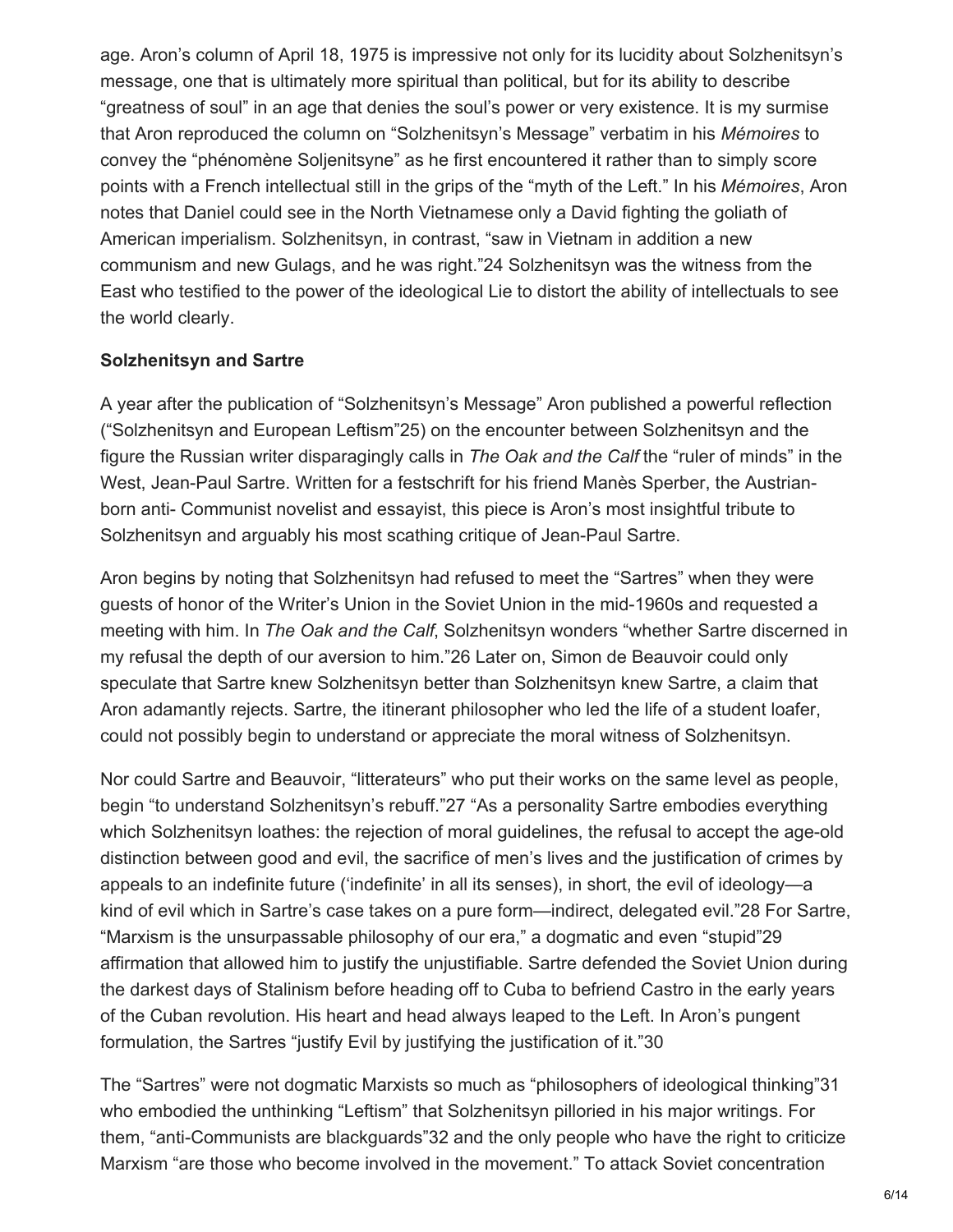camps or repression is to side with the camp of the "rightists," to doom oneself to the cause of reaction. Sartre, the "philosopher of freedom," had committed himself to a "categorical imperative of Revolt" which was all too often coextensive with the "categorical imperative of violence." In a work such as the *Critique of Dialectical Reason*, Sartre justified violence in the name of human emancipation and as a liberating end in itself.

Solzhenitsyn, in contrast, made no subtle distinction between Marxism and Marxism-Leninism. Marxism was "quite simply the doctrine in whose name the Bolsheviks seized power, destroyed first political parties, then the peasantry, set up concentration camps and murdered millions upon millions of ordinary citizens."33 For Solzhenitsyn, far from being the "unsurpassable philosophy of our era" Marxism was the "root of all ill, the source of falsehood,"34 the principle that justified and thus amplified terror and tyranny, making them "necessary" instruments for the trans- formation of human beings and the world. It is Marxist ideology that "gives the criminal a clear conscience." In Solzhenitsyn's memorable phrase from the first volume of *The Gulag Archipelago*, "thanks to ideology the twentieth century was fated to experience evildoing on a scale calculated in the millions." Solzhenitsyn did not deny that other doctrines besides Marxism (e.g., nationalism, colonialism, even the political use and abuse of Christianity) could provide ideological fodder for tyranny. But Marxism has a special place in the catalogue of ideological evil because the "quantitative" difference brought about by its extermination of tens of millions marks a "qualitative" change in the nature of despotism itself.35 Marxism is ideology *par excellence*. "Evil needs an ideology before it can operate in the millions"36 and Marxism-Leninism provides the social theory which, in Solzhenitsyn's words, "gives evildoing its long-sought justification."

Aron suggests that if they had ended up meeting, the dialogue between Solzhenitsyn and Sartre would have amounted to nothing. Solzhenitsyn rightly emphasized the intrinsic perversity and mendacity of Communist totalitarianism. Compared to Lenin's or Stalin's (or even Brezhnev's) Soviet Union, Franco's Spain was a liberal order where men could breathe freely and speak their minds. Sartre, in contrast, continued to identify "progressive" forms of despotism with liberation, emancipation. In the conclusion of his essay, Aron unapologetically sides with Solzhenitsyn. He endorses his "message" which can be summarized in "two fundamental sentences": "there is something worse than poverty and repression— and that something is the Lie; the lesson this century teaches us is to recognize the deadly snare of ideology, the illusion that men and societies can be transformed at a stroke."37

Aron understood that compulsory lying defined the Soviet regime in its Stalinist and post-Stalinist forms. The myriad lies that were demanded in the workplace, schools, press, and what passed for public life—the demand that one say what one knew not to be true—was rooted in a more fundamental "ontological" or "meta- physical" Lie—"the illusion that men and societies can be trans- formed at a stroke." This was the Big Lie that gave rise to the suffocating tyranny of ideological clichés, to what Solzhenitsyn called in "Our Muzzled Freedom" "the lie as a form of existence." Soviet ideocracy was a soul-numbing despotism that was far more insidious and inhuman than a mere authoritarian order with its restrictions on political liberty and human rights. Even more than violence, the Lie was the principle that set in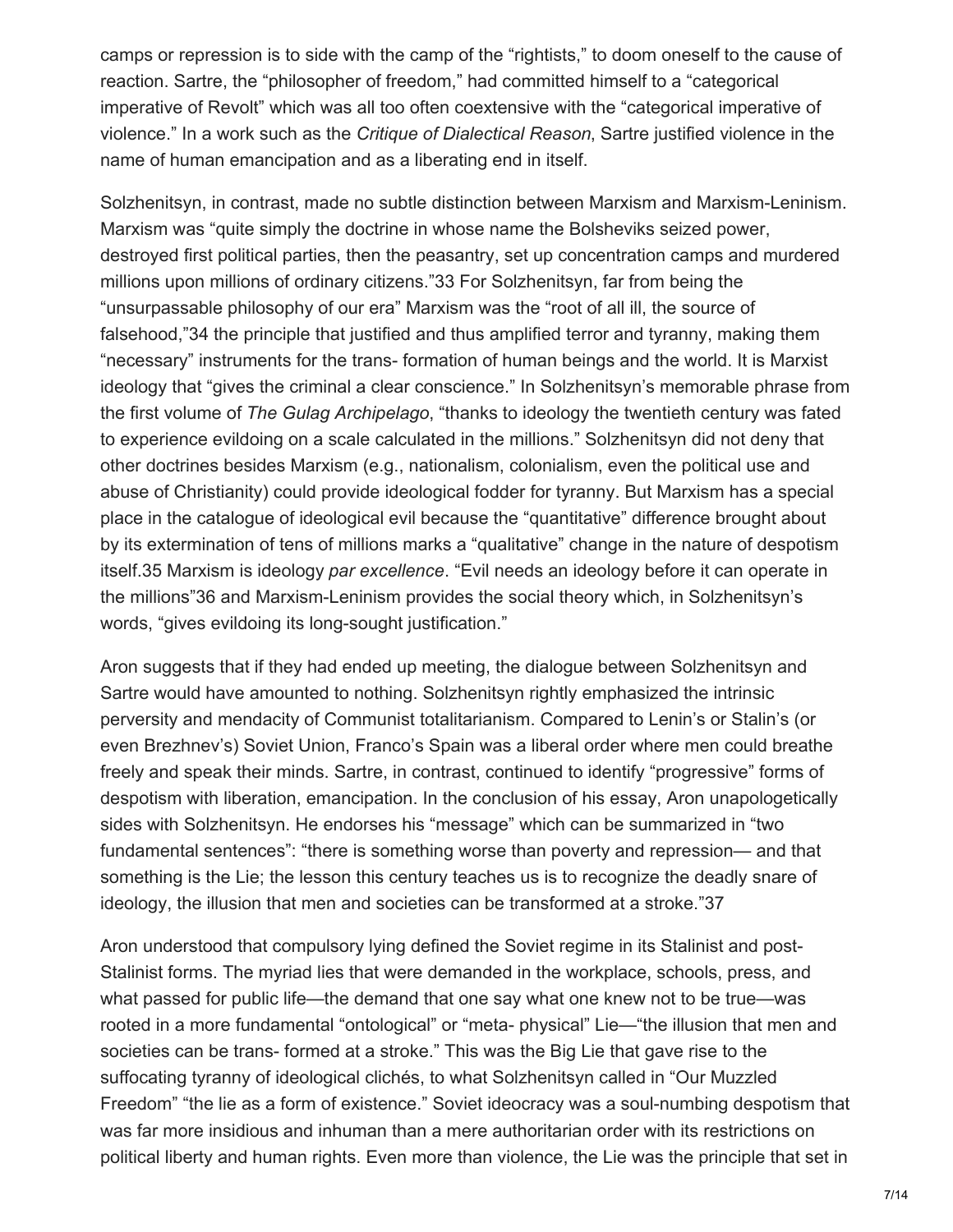motion the totalitarian regime. This is why Solzhenitsyn insisted that "non-participation in lies"38—the refusal to spout official slogans, repeat mendacities, or denounce colleagues was the *sine qua non* for both self-respect and for the return of something resembling normal civic life. Only when the flower of the nation had jettisoned the Lie could "breathing and consciousness return."39 Solzhenitsyn fought less for democracy, which he hoped would come in due time, than for an end to ideocratic despotism which not only oppressed men's bodies but demanded of them their souls as well.

Writing in 1976, Aron identifies with the "vast silent mass" who side with Solzhenitsyn (and his friend Manès Sperber) against unrepentant ideologues in the academy and mass media. They do so by recognizing that mankind has no future except by rejecting "ideological knavery" and respecting "moral laws."40 Against the categorical imperative of violence, against the nihilism inherent in both radical voluntarism (existentialism) and radical determinism (Marxism-Leninism), Aron asserts freedom within nature and a moral law which provides a compass for thinking and acting man. Something after all has come from the dialogue between the Russian *zek* and the French existentialist *cum* Marxist. One might say that Aron's own liberalism has been given greater moral depth by his sympathetic encounter with the Russian *zek* and by his adamant repudiation of the quasi-nihilism of his youthful friend from the *École normale supérieure*. In the encounter that he has sketched between Sartre and Solzhenitsyn, the Russian "dissident" and the European leftist, Aron finds wisdom.

### **Misconceptions About Russia**

Aron's last major treatment of Solzhenitsyn occurred in a column he wrote for*L'Express*, dated May 17–23, 1980.41 The column was occasioned by the French publication of Solzhenitsyn's *L'Erreur de l'occident*, a lengthy essay that had originally been published in*Foreign Affairs* under the title "Misconceptions about Russia Are a Threat to America."42 In this thoughtful and spirited essay, Solzhenitsyn argued that even many who opposed Communism did not appreciate the extent of its hostility to mankind as a whole. He argued that "there exist no 'better' variants of Communism" and "that it is incapable of growing 'kinder,' that it cannot survive as an ideology without using terror, and that, consequently, to coexist with Communism on the same planet is impossible."43 The bulk of the essay was directed against a "second and equally prevalent mistake" that assumed "an indissoluble link between the universal disease of Communism and the country where it first seized control—Russia."44

It is the second point that Aron takes up in his column. Like Solzhenitsyn, he challenges the "spontaneous explanation of Sovietism by the Russian past." Both Aron and Solzhenitsyn insist on the "specificity of Communism," an ideological movement and political order that are "unprecedented in human history." Aron endorses Solzhenitsyn's suggestive claim that as long as Communism was admired in the West, "it was preferred as the unquestionable dawn of a new era; as soon as it was condemned, people hastened to explain it by the traditional servility of the Russians." General de Gaulle may have been right that *in the long run* "ideologies pass but nations remain." But he was wrong to see in Stalin merely a new Tsar who loved Russia in his own way. And he failed to appreciate the extent to which the body and soul of historic Russia had been mutilated beyond recognition by Communist ideology. Aron does not deny "a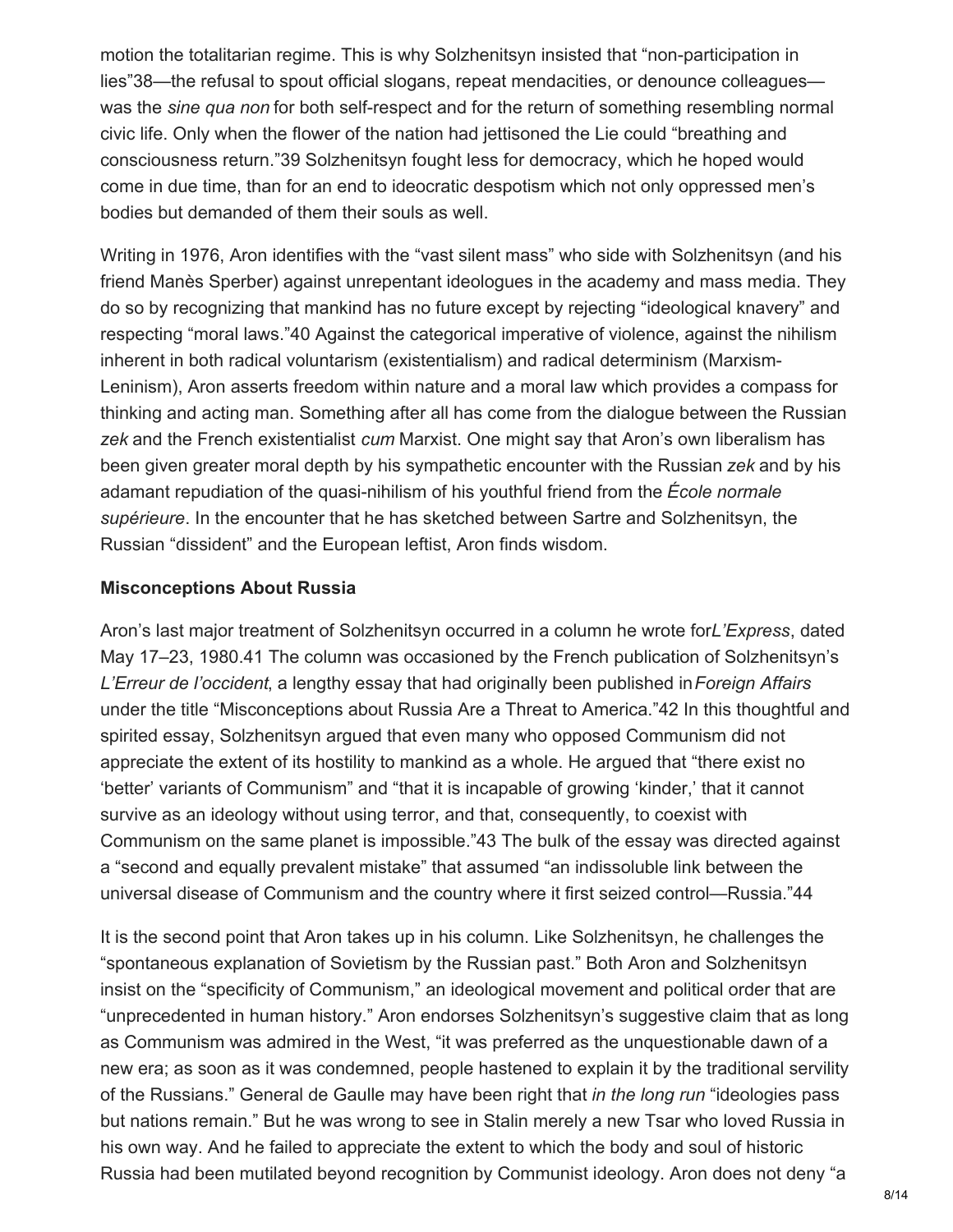certain continuity between tsarist Russia and the Soviet Union: administrative forms persist, old traditions have not suddenly disappeared." But on the crucial question, he sided with Solzhenitsyn: Bolshevik despotism was not an epiphenomenal expression of "eternal Russia." One saw the "repetition of the specific traits of totalitarianism in all the countries conquered by a Marxist-Leninist party." Stalin, a Georgian, was no more an expression of eternal Russia than Pol Pot was an expression of eternal Cambodia.

Aron also endorsed Solzhenitsyn's rejection of certain "fictions current in the West." Compared to the Soviet regime, the Tsarist regime was indeed comparatively liberal. There were no camps, political prisoners were small in number and prisoners were well treated. Universities "enjoyed an intellectual freedom comparable to those of Western universities." The *Okhrana*, the Tsarist secret police, was an amateur organization compared to the *Cheka-GPU-KGB* established by the Bolsheviks in 1917. Most importantly, "the enslavement of thought to the truth of state, of civil society in its entirety to the decrees of an omnipresent power, represents neither an extrapolation nor a perfecting of the prerevolutionary regime." Aron insists that such an enslavement of the human spirit belongs to the twentieth century and "constitutes its cancer, its permanent threat." It cannot plausibly be blamed on the Russian old regime.

Like Solzhenitsyn, Aron believed that the Soviet leaders found legitimacy in the ideology they professed. Ideology was the anchor of Soviet life and it and it alone vouched for the truth of the "super-reality" supposedly inaugurated by the October revolution. The sheer recalcitrance of human nature and society made terror and lies inevitable. Only through them could the party-state "fictively reconcile … words and reality." Aron did not deny that the Soviet Union was a modern industrial society that needed to "integrate individuals into organizations." As Aron laconically observes, "Sovietism is born of the conjunction of a party resolved to acquire total power and the tendency to bureaucratization which is typical of technical civilization." But neither bureaucrat- ic theory nor the concept of industrial society provided the key for understanding an ideological despotism of the Soviet sort. That secret lay in the dialectic of reality and ideological super-reality that defined the drama of Soviet life from its creation in 1917 until its self-destruction at the end of the 1980s. Near the end of his column, Aron endorsed Solzhenitsyn's judgment that Communism was everywhere "anti-national" and that the function of ideology was to "kill the national body in which it develops." There was no *essential* connection between the Russian old regime and the Soviet Union, between the Russian nation and ideocratic despotism.

Aron's—and Solzhenitsyn's—approach allows one to under- stand the restoration of a nonideological Russian state after 1991 as the victory of the national "body" over the ideological cancer which had dominated and sickened it for so long. Of course, post- Communist Russia is far from a developed democracy and some important residues and habits of Sovietism persist. But the basic liberties that existed in Russia before the October 1917 revolution have all been restored. Thought is no longer enslaved to the truth of the state. Rather than lamenting the eternal servility of Russians, Westerners ought to welcome the return of Russia to a relatively normal form of national and political life. We should not be surprised that it is taking considerable time for Russia to descend fully from the "icy cliffs" of totalitarianism. Soviet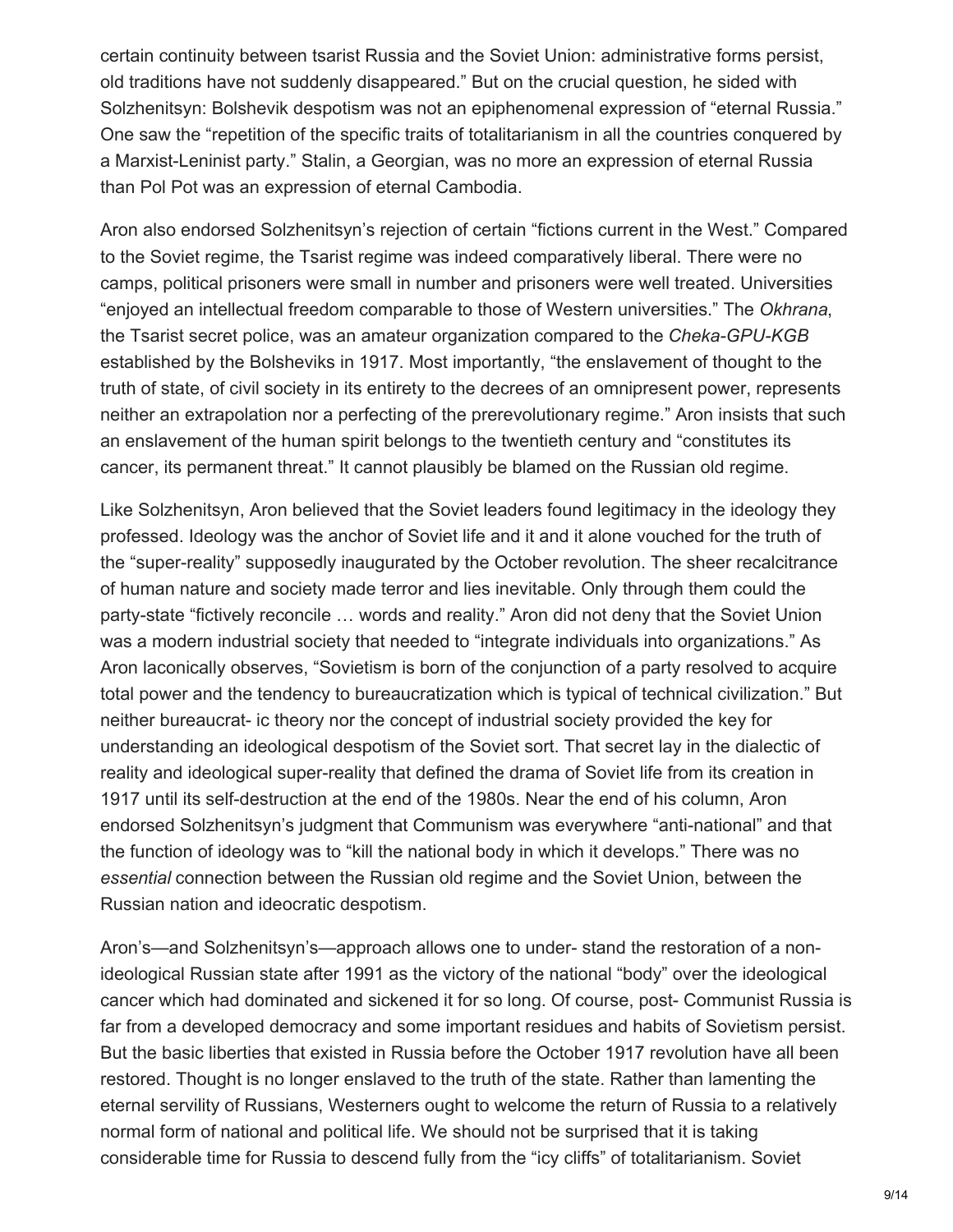despotism was no ordinary dictatorship. In a negative way, the Soviet regime succeeded in creating a *homo sovieticus* whose habits of servility are indeed incompatible with the enterprise, initiatives and self-government characteristic of a free society.

In the final paragraph of his*L'Express* piece, Aron reports on an instructive exchange about Solzhenitsyn he had recently had with an Irish academic. In a presentation on Soviet foreign policy he had delivered to the Royal Academy of Ireland, Aron had invoked the debate between Solzhenitsyn and Sakharov and had sided with Solzhenitsyn. His respondent, a "charming" Irish professor of Gaelic, had summarily dismissed the testimony of Solzhenitsyn, coming as it had from an "Old Believer." The Irish professor was also adamant that ideology was "cynically employed" by the Soviet leaders and was of no fundamental importance. But it was precisely the jettisoning of that ideology that transformed the USSR into Russia and that offers hope for the future. However cynically employed, ideology was indeed *the* key to Soviet legitimacy as both Solzhenitsyn and Aron always argued. One is also struck by Aron's refusal to caricature Solzhenitsyn along the lines of the Irish professor. He does not dis- miss or mock Solzhenitsyn's deeply felt Christian convictions nor does he confuse his patriotic attachments with a virulent form of nationalism. From beginning to end, Aron saw in Solzhenitsyn the scourge of ideological despotism, the advocate of a more humane future for Russia and the West. There is nothing in Solzhenitsyn's life or thought after 1980 that in any way demands a refinement of Aron's judgments about the Russian writer.

## **Two Spiritual Families?**

What accounts for the remarkable affinities between the French political thinker, a liberal rooted in the secular traditions of the West, and the Russian writer who fought totalitarianism in the name of human dignity and the best spiritual traditions of his native Russia? Whatever their ultimate spiritual differences, Aron and Solzhenitsyn shared a common devotion to truth and liberty as well as a shared hatred of the ideological lie. Moreover, there are remarkable similarities between the "philosophy of history" affirmed by both men. In *The Red Wheel*, beginning with *August 1914*, Solzhenitsyn attacked historical fatalism whether in the form of Marxist determinism or Tolstoyan fatalism.45 "*The Red Wheel*," the churning force of destructive revolution, only became "inevitable" due to the moral abdication of those responsible for Russia's fate. As we have emphasized throughout this work, Solzhenitsyn always defended the free will of human beings and saw it splendidly at work in a noble statesman such as Pyotr Stolypin, Prime Minister of Russia from 1906 to 1911, who heroically tried to steer a "middle line of social development" in the years before his assassination in September 1911. For Solzhenitsyn, human beings are never without choices and should never resign themselves to evil in the name of an alleged historical inevitability.

Aron, too, refused to bow before what he called "pseudo-fatality" and was a tireless critic of the "idolatry of History."46 His philosophy of history emphasized both the limits or constraints of choice and the margins of liberty available to human beings. This agnostic paradoxically acknowledged a transcendent space above human action and the human will and experienced "horror" before the ideological breakdown of the distinction between the "sacred and the profane."47 He was appalled by "progressive" Christians who succumbed to "secular religion"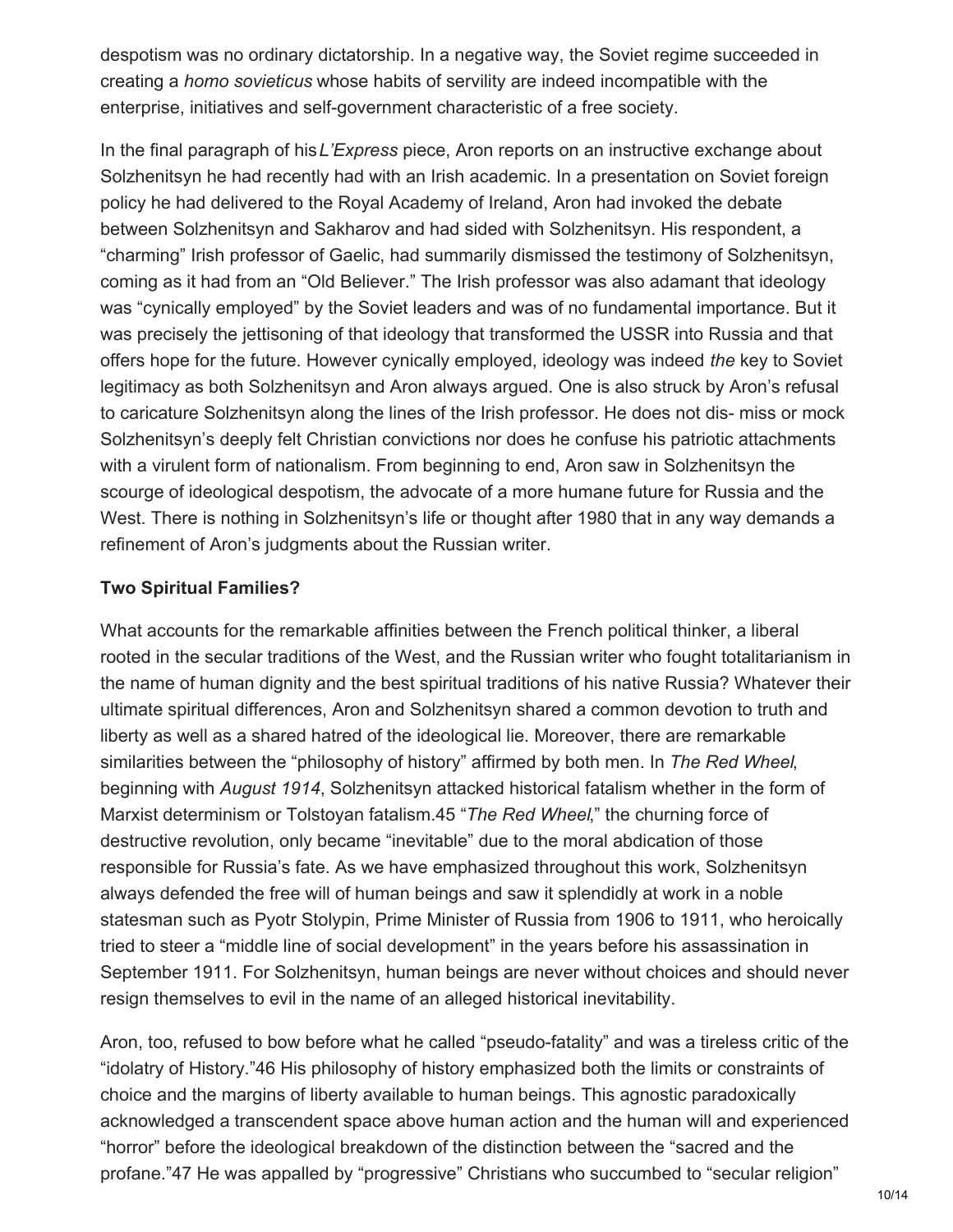and who placed all their hopes in an unfolding Historical Process.48 These politicized Christians had lost faith in spiritual imperatives that give dignity to man and as a result confused "one class and the Messiah," "one regime and the kingdom of God."49 With no other criterion than the truth of History or the pretenses of an ideological party, the militant, whether Marxist, existentialist, or Christian progressive, had succumbed to nihilism. Aron refused to reduce man to revolutionary political action or to subordinate the individual to the alleged requirements of History since both paths deprived men of "the means of rejecting the unacceptable."50 For Aron, "ethics judges politics as much as politics judges ethics." As he eloquently stated in the concluding words of his English-language "Introduction" to *Marxism and the Existentialists* (1969), "the worst error would be to fail to recognize the dialectic which deter- mines our condition and to totally surrender to nihilism or fanaticism, either by denying all spiritual imperatives or by trusting blindly in an alleged determinism of history."51

These analyses confirm that Aron and Solzhenitsyn did not belong to completely different spiritual families after all. Both took aim at the dual specters of nihilism and fanaticism that haunted modern civilization. Both were sensitive to the "crisis" of modern civilization, to the decline of civic spirit when free peoples were confronted by the totalitarian challenge.52 Both eloquently and forcefully affirmed the free will and moral responsibility of human beings. Both refused to explain away natural justice as so many modern intellectuals are prone to do.53 In Aron's engagement with Solzhenitsyn, one witnesses a rare form of intellectual and spiritual communion, a spiritual encounter that is worthy of our admiration and that still has much to teach us today.

## **Notes**

1 Raymond Aron, "Raymond Aron Dialogue Avec Alexandre Soljenitsyne,"*Le Figaro*, 12 juin 1975 in Aron, *Les articles du Figaro*, tome III: *Les Crises*, 1965–1977, p. 1542.

2 This theme is developed most extensively and thoughtfully in Solzhenitsyn's Harvard address of June 8, 1978. See my discussion of Solzhenitsyn's critique of "anthropocentricity" and the self-deification of man in Mahoney, *The Conservative Foundations of the Liberal Order: Defending Democracy Against Its Modern Enemies and Immoderate Friends* (Wilmington, DE: ISI Books, 2010), pp. 127–39.

3 Raymond Aron, "For Progress," *The College: The St. John's Review* (January 1980), pp. 1– 8.

4 Aron, *In Defense of Decadent Europe*, translated by Stephen Cox, with a new introduction by Daniel J. Mahoney and Brian C. Anderson (New Brunswick, NJ: Transaction Publishers, 1996), p. 256.

5 *Ibid.*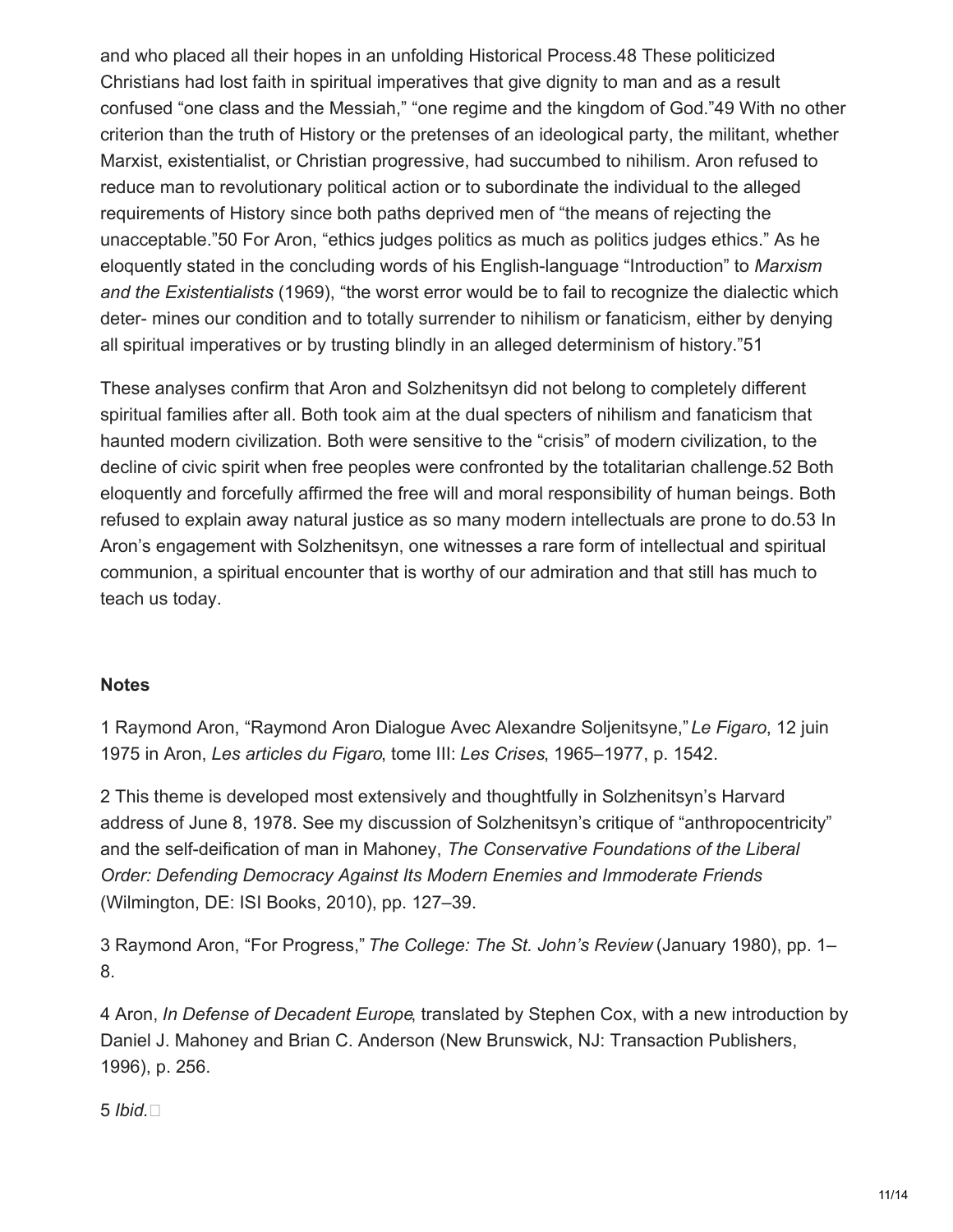6 Raymond Aron, "Raymond Aron Dialogue Avec Alexandre Soljenitsyne,"*Le Figaro*, 12 juin 1975 in Aron, *Les articles du Figaro*, tome III : *Les Crises*, 1965–1977, pp. 1539–43.

7 Solzhenitsyn, *The Mortal Danger: How Misconceptions About Russia Imperil America*, translated by Alexis Klimoff and Michael Nicholson (New York: Harper & Row Publishers, 1980), p. 59. This image is particularly apt for thinking about the difficulties of post-communist transition in Russia.

8 Aron, *In Defense of Decadent Europe*, p. 36.

9 Solzhenitsyn addresses this misunderstanding with great lucidity in  $\Box$ chapter 8 of *The Mortal Danger* ("What My *Letter to the Soviet Leaders* Attempted to Do"), pp. 55–62.

10 Aron, *In Defense of Decadent Europe*, p. 36.

11 *Ibid.,*pp. 255–56*.*

12 *Ibid.,* p*.* 255*.*

13 *Ibid.,* p*.* 256*.*

14 *Ibid.,*p*.*22*.*

15 *Ibid.*

16 Solzhenitsyn cited in *Ibid*., pp.22–23*.*

17 *Ibid*., pp. 33–40.

18 Solzhenitsyn as cited by Aron in *Ibid*., p. 35.

19 *Ibid*., pp. 74–75.

20 Aron,"Le message de Soljenitsyne" in *Le Figaro*, 18 avril 1975.

21 Aron, *Memoirs: Fifty Years of Political Reflection*, translated by George Holoch, Foreword by Henry Kissinger (New York: Holmes & Meier, 1990), pp. 380–81.

22 *Ibid*., p. 381.

23 *Ibid*., p. 382.

24 *Ibid*.

25 Aron's article "Alexander Solzhenitsyn and European 'Leftism'" first **appeared in English in** *Survey* 100/101 (Summer/Autumn 1976), pp. 233–41 and has been reprinted in F. Flagg Taylor IV, ed., *The Great Lie: Classic and Recent Reappraisals of Ideology and Totalitarianism* (Wilmington, DE: ISI Books, 2011), pp. 366–76. The French original appeared as "Soljenitsyne et Sartre" in *Commentaire*, hiver 1993–1994,Vol. 16, numéro 64, pp. 687–92. I will cite the text in *The Great Lie* throughout.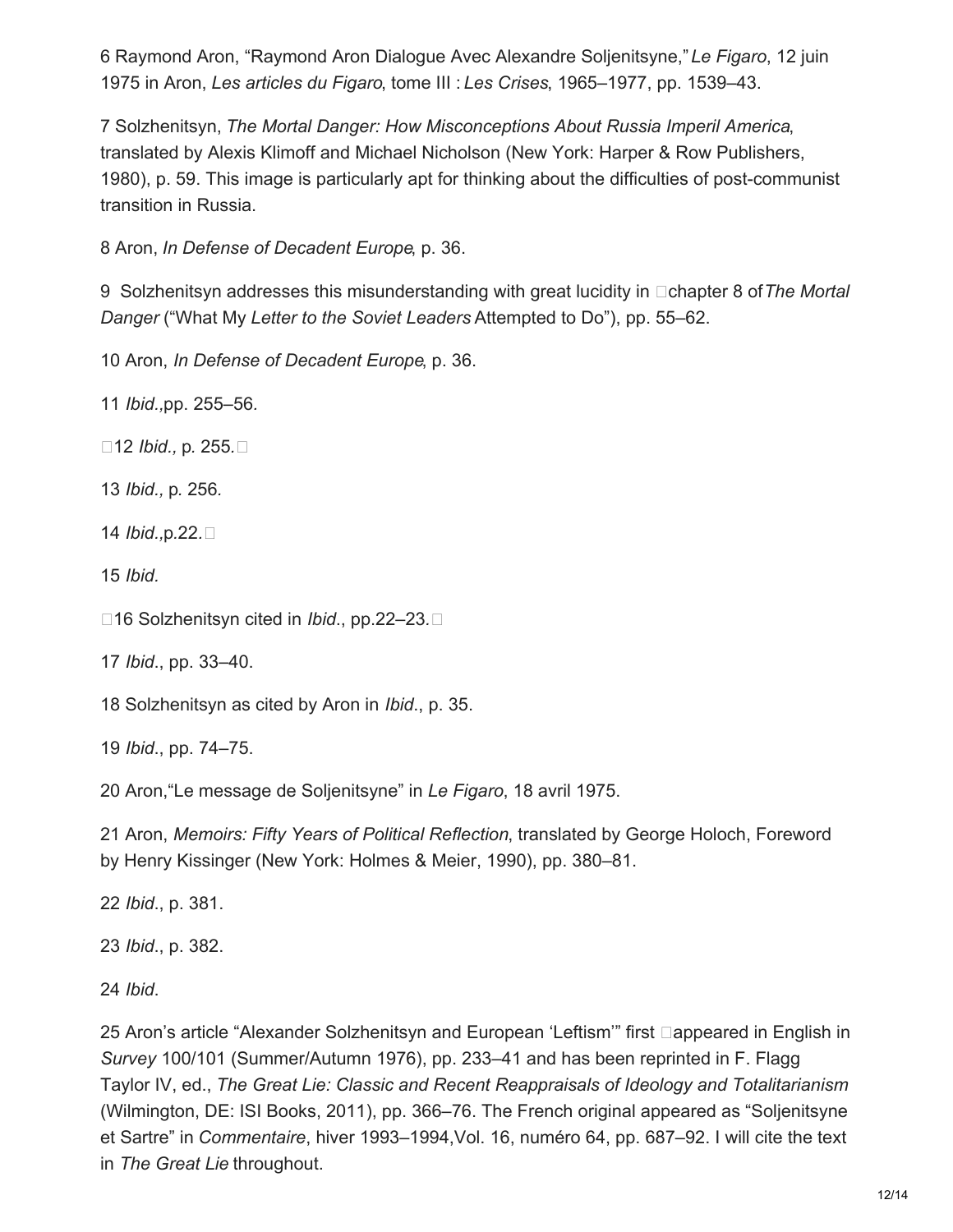26 Solzhenitsyn as cited by Aron in *The Great Lie*, p. 367.

27 *Ibid*., p. 368.

28 *Ibid*., p. 374.

29 *Ibid*., pp. 368–69.

30 *Ibid*., p. 370.

31 *Ibid*.

32 *Ibid*.

33 *Ibid*., p. 369

34 *Ibid*.

35 *Ibid*., p. 370.

36 *Ibid*.

37 *Ibid*., p. 376.

38 See Solzhenitsyn's beautiful and profound dissection of the "Lie" in  $\Box$ his 1974 text "Live Not by Lies!" The text can be found in *The Solzhenitsyn Reader: New and Essential Writings*, *1947–2005* (Wilmington, DE: ISI Books, 2006), pp. 556–60.

39 See Solzhenitsyn, "As Breathing and Consciousness Return" in Solzhenitsyn et. al., *From Under the Rubble*, translated by Michael Scammell and a team of translators (Boston: Little Brown & Company, 1975), pp. 3–25. In this text Solzhenitsyn insists that "the absolutely essential task is not political liberation, but the liberation of our souls from participation in the lie forced upon us."

40 Aron in *The Great Lie*, p. 376.

41 Raymond Aron, *"L'Erreur de l'Occident"* in *De Giscard à Mitterand, 1977–1983*, Préface de Jean–Claude Casanova (Paris: Editions de Fallois, 2005), pp. 420–21.

42 See note #7 for information on the book version of this article. The **French text appeared** in 1980 as *L'Erreur de l'Occident* and was reissued by Éditions Grasset in 2006 with a fine introduction by Claude Durand that takes aim at contemporary forms of "Russophobia."

43 Solzhenitsyn, *The Mortal Danger*, p. 2.

44 *Ibid*.

45 See Alexis Klimoff, "Inevitability vs. Will: A Theme and its Variations in Solzhenitsyn's *August 1914," in Transactions of the Association of Russian-American Scholars in the U.S.A.* vol. 29, 1998, pp. 305–12.